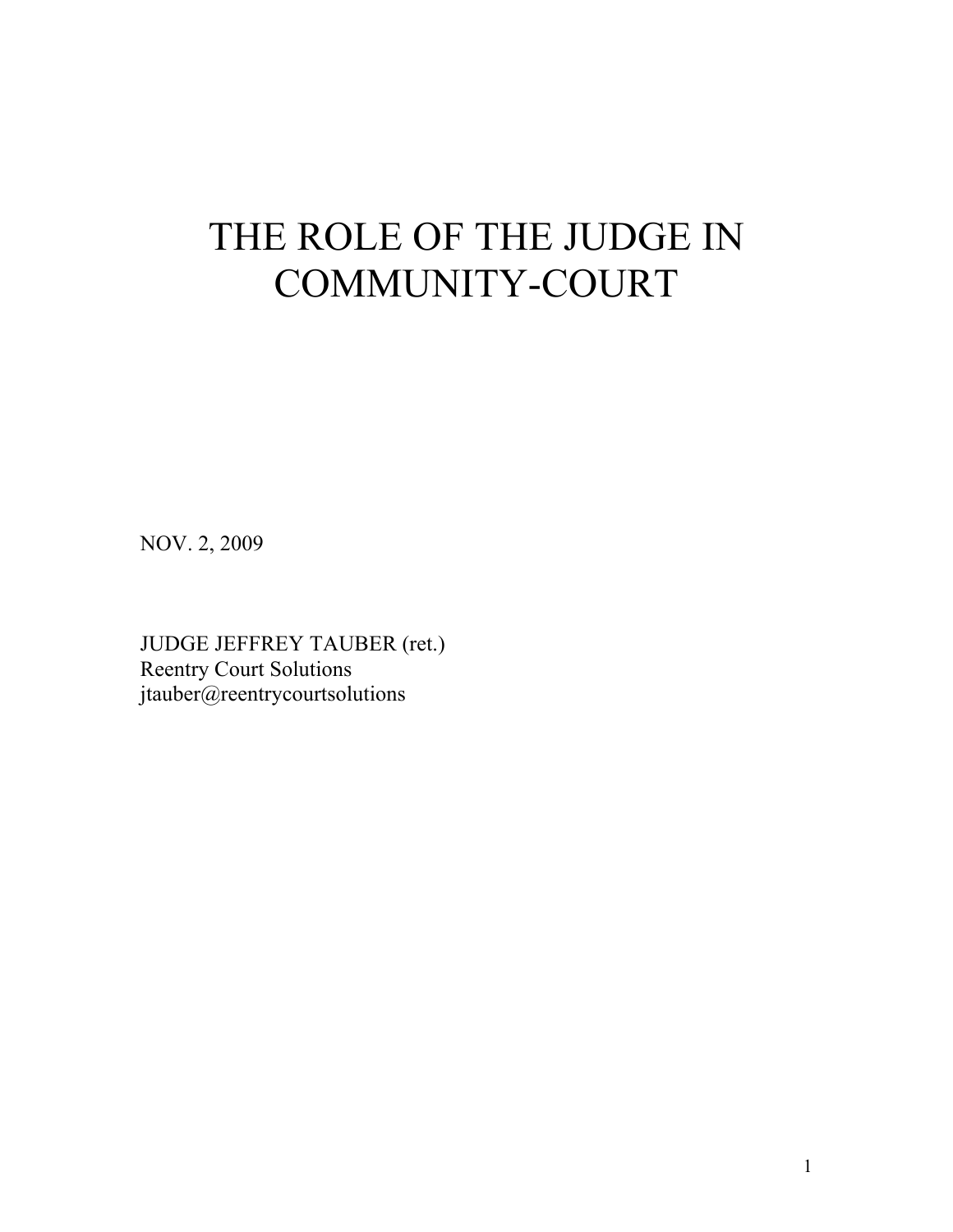# INTRODUCTION

About a dozen years ago, I described the role of the Drug Court Judge in a judge's manual (J. Tauber, Drug Courts: A Judicial Manual, CJER; 1994). I wrote, " A drug Court provides direction and focus through the leadership of a single judge". A statement writ large, and in retrospect, an overstatement of the importance of the drug court judge. For while, the drug court judge is an important reason for the success of the drug court, he or she acts more an enabler than director. The major actor is "community" itself.

In effect, the drug court judge creates an environment in which successful drug court "communities" can thrive; where a "drug court team" comes together to institutionalize community-based structures for long-term success, and where a "community " of drug court practitioners and participants exert systemic control over substantial numbers of serious drug offenders. So I suppose, if I were to write a definition of a Drug Court Judge today, it might simply read, " a judge is the first among equals in a "drug court community". [Note: the Drug Court Judge is generally described as a drug court practitioner and a member of the "Drug Court Team", unless otherwise indicated.)

Over the past twelve years much has happened in the drug court field. Over 2500 drug courts and other problem solving courts have been established. Both NADCP and NDCI now serve the field. And while I presided over my first Drug Court in 1990, I've learned a great deal over the years watching, listening and talking to thousands of drug court practitioners and participants across the country and around the globe. The world of the Drug Court, as well as the drug court practitioner and participant have changed irrevocably and continue to evolve.

I believe that The Community-Based Drug Court described in this paper is already in place to a substantial extent in every Drug Court and Problem-Solving Court in this country. We don't always recognize the characteristics that define these court programs as community-involved, institutionalized, or systemic, but they are there. And while not all have moved rapidly towards this Community-Based model, I am convinced that most successful are doing so. [Note: The principles described in this paper relating to the drug court, are generally equally appropriate when applied to other problem-solving courts]

#### On "Going to Scale"

While this monograph describes how and why a Community-Based Court works, its ultimate purpose is to show you the reality and science-based solution to the problem of drug abusers overcrowding our jails and prisons. If Drug court can reach out to serious drug users everywhere, we can change the lives of millions of Americans, their families and the communities in which they live. We already are changing the culture in the criminal justice system; along with its "conventional wisdom" that incarceration is the answer to almost every problem. We understand what needs to be done. We are doing it successfully all over America. We can be the catalyst for the most extraordinary change in American culture in two hundred years. We need human and financial resources. More importantly, we need the courage to "Go To Scale".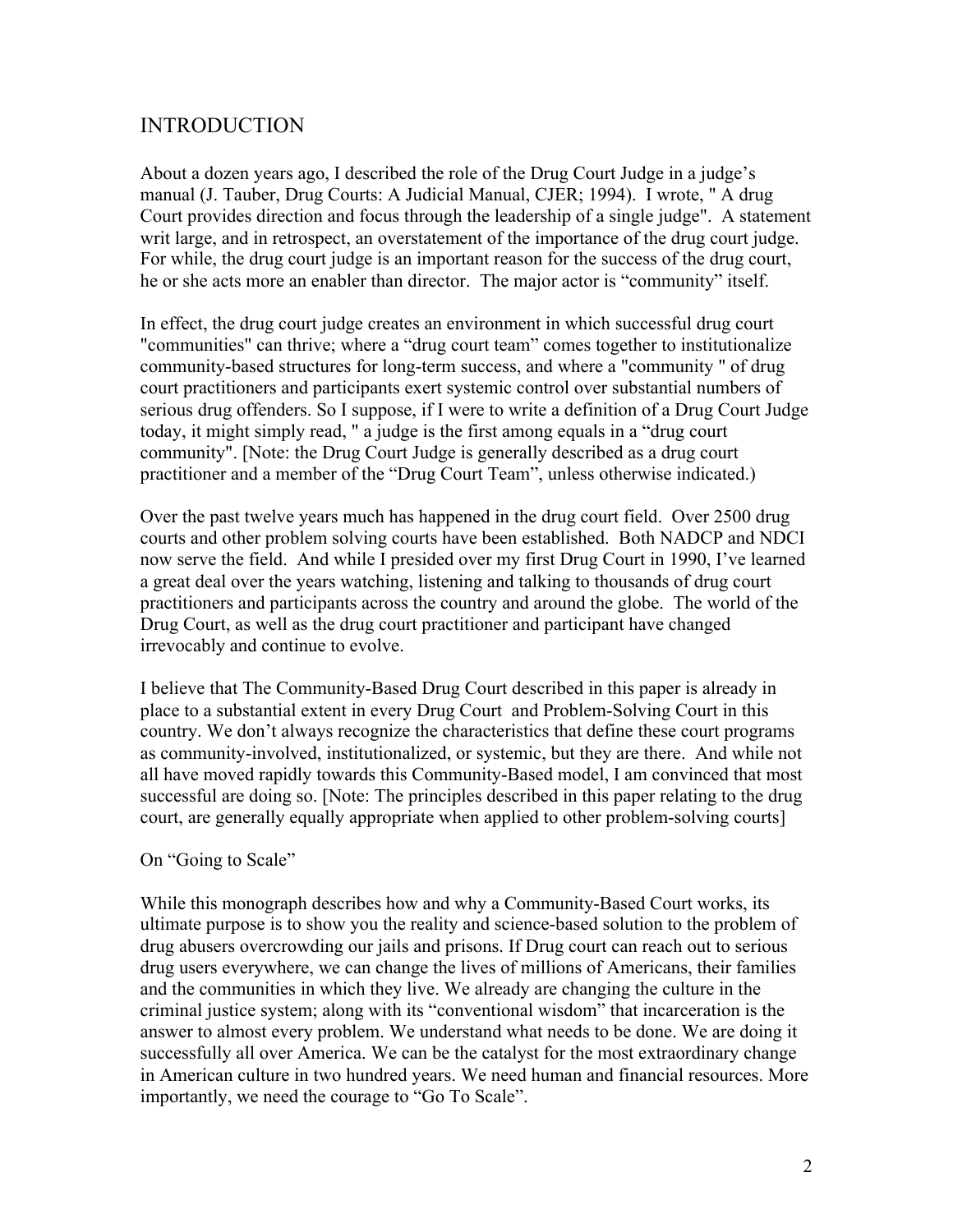# *THE ROLE OF THE JUDGE IN A COMMUNITY-BASED DRUG COURT*

This paper is designed to give you a candid insider's analysis of the role of the Drug Court Judge [DCJ] in the Community-Based Drug Court. In it, I will attempt to discuss the political, emotional, psychological and personal issues that many drug court judges face. I will provide straightforward text and *then one judge's perspective(found in bold)*

# **SELECTING THE DRUG COURT JUDGE: WHO SHOULD DO THIS WORK**

In the beginning, it was assumed that one needed charisma to be a good drug court judge. And there was reason for that belief, as some of the original judges were larger than life figures. In retrospect, we know that a good drug court judge has a passion for fixing broken lives and broken court systems, and the ability to help create drug court communities that support the participant's sobriety.

Above all else, drug court judges need to want to do this work. While many judges pushed into drug court make the transition, those that don't can drag down their programs. So drug court judges should be self-selecting to a degree not found in most conventional courts. To some extent, a drug court judge succeeds because those attracted to the job have the characteristics that make the job work for them and their community**.** 

Because the selection of the drug court judge is so important, we're going to provide a list of qualities that a drug court judge should have. Keep in mind, I've never met anyone with all these qualities and don't believe I ever shall. But they are a means to measure one's Drug Court Judge aptitude; useful both for those who are considering the position for themselves or others, and for those presently filling the position that want to gauge their performance. For organizational purposes, these qualities will be broken down into four primary roles that a drug court judge can be said to fill; The Judge as Communicator, The Judge as Problem-Solver, The Judge as Community Leader, and The Judge as Institution Builder.

# **CHARACTERISTICS OF THE DRUG COURT JUDGE**

So what makes the Drug Court Judge special and what characteristics do they have, and roles do they assume that help make the drug court a success.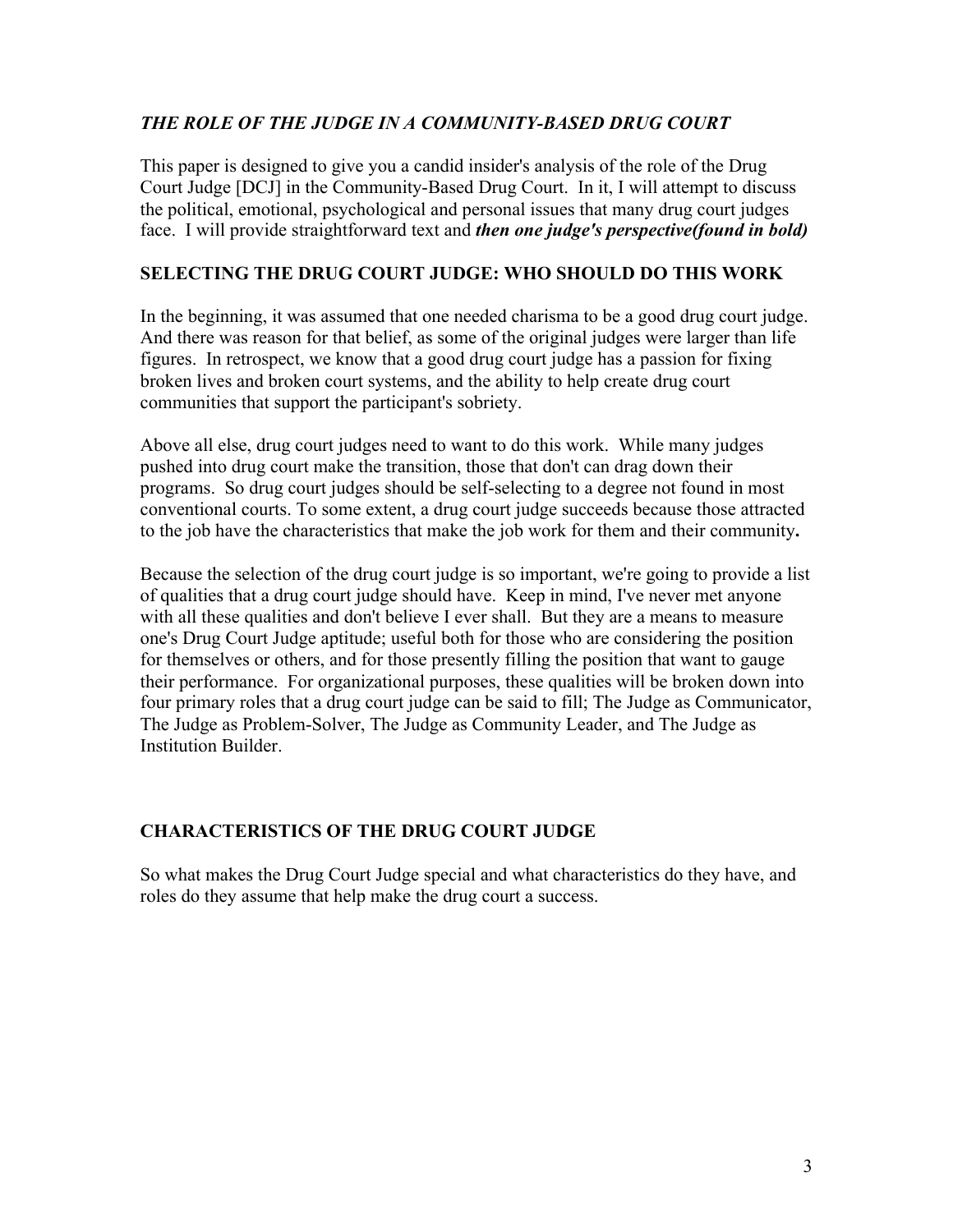# **I. THE JUDGE AS COMMUNICATOR:**

## *1*. *Enjoys interacting with people*

On many levels the drug court judge needs to be comfortable working with people. From dealing with program staff, to talking with participants from the Bench, the DCJ should be a person who enjoys people and finds satisfaction in interacting with them. *For a true DCJ, this is the most fun you can have in a courtroom, outside of the occasional wedding or Christmas party. You get to work in a team with dedicated professionals, engage drugged out, unhealthy substance abusers in treatment, work together as a "community" to change lives, and be there as they are transformed to healthy productive citizens. What's not to like.*

#### *2. Knows how to motivate others*

If you let people know what is expected of them, express your belief in their ability to succeed, and show your appreciation for their efforts, they will surprise you with their successes. *Don't be afraid to congratulate participants for a job well done. In some instances that may include leading applause for the successful participant; on other occasions ask the participant to come to the bench for a brief conversation and handshake. But don't overdo the cheerleading. Remember the participants are not a TV Quiz Show audience responding to applause cues. Keep the applause and physical contacts to a meaningful level, and they won't seem staged or lifeless.*

#### *3. Brings energy and enthusiasm to the bench*

Successful drug court sessions are substantially about generating energy. Do you have energy (read: interest) for these people and are you willing to work with them through hard times. We're so used to seeing hardened, somber (bored and nodding) faces in the audience that we forget that these same people are capable of a friendly self-assured countenance. *Believe it or not, a sense of humor, a willingness to smile, and a friendly attitude can transform the drug court into a place where many may come to feel comfortable (including yourself). Participants working the program are often proud of their progress and even eager to tell you and the drug court "community" about it. This sharing in a "community" setting can be positively uplifting as well as encouraging to others new to the program.*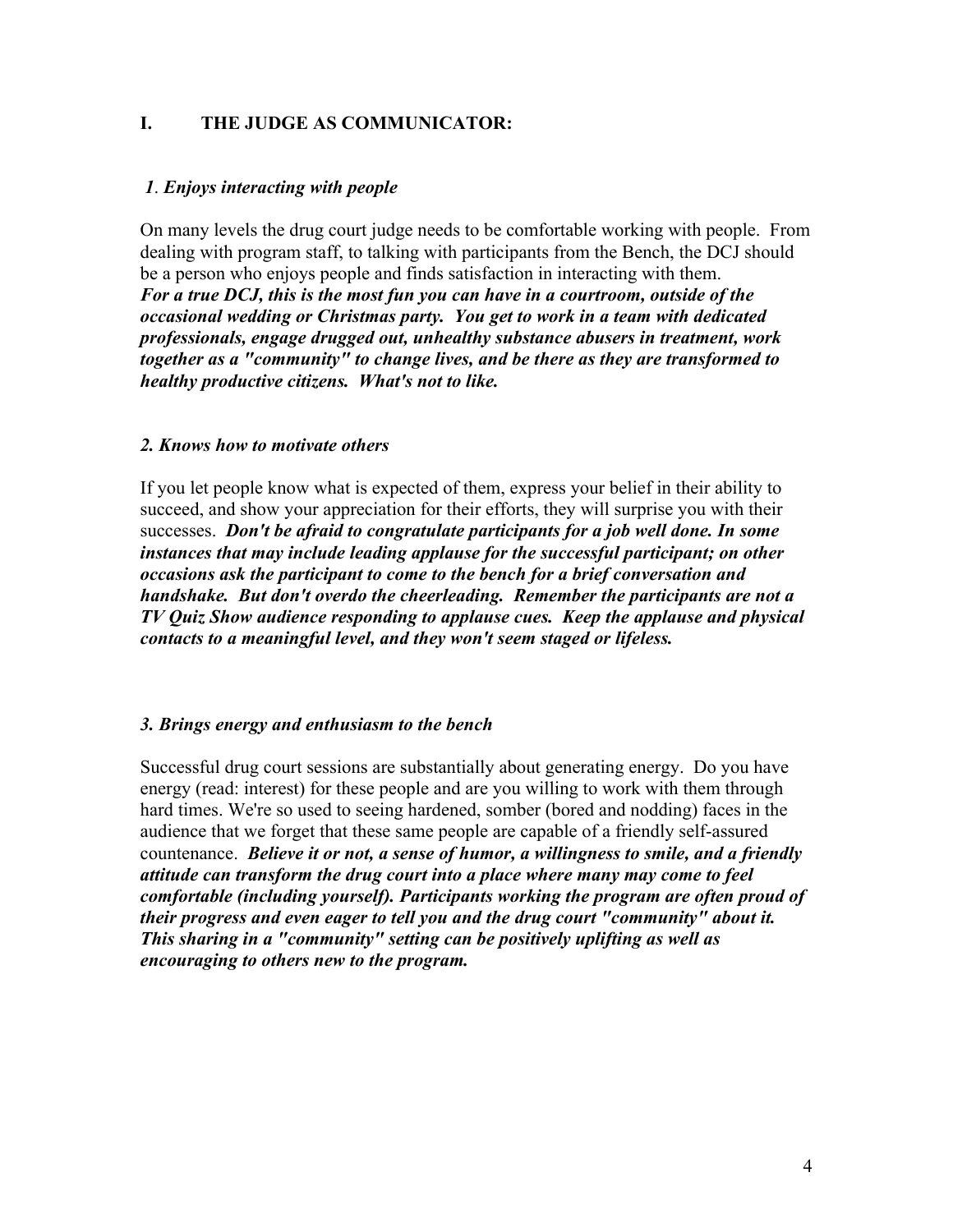## *4. Cares about the people who come before the court*

Caring is expressed from the bench as empathy for the individual, as well as firmness when the participant does not meet agreed upon expectations. The DCJ takes great personal satisfaction from the success of the participant, in their program, and in their lives. *Genuine caring can't be faked. It's about believing in people and their capacity to change. It's letting them know that you're not going to give up on them, even when others would. It's about offering hope and a path to a new life, no matter how messed up their old life was. Finally, it's about being willing to show you care.*

# *5.Talks to participants as human beings*

It can be hard to turn off the formal judicial visage, but it's worth the effort. The DCJ has the opportunity for a face-to-face talk with every participant that appears before him or her*. Start the dialogue. You are the central figure, along with the participant. At the same time don't exclude team members. Ask for their input. Include the audience by talking to them or asking them a question from time to time. This keeps them engaged and at the very least awake. The more people participating, the more energy in the courtroom, the better the environment for developing "community" learning and growth (see the DCJ as Community Leader). Check out Letterman or Leno to see how they involve staff, band members, the audience and special guests, creating a sense of energy and temporary "community".*

# *6. Knows how to listen well*

The DCJ takes the time to listen to the participant and responds in a meaningful way. In a crowded courtroom, this may mean just a few words of acknowledgement or encouragement for a successful participant or a longer admonition to a participant out of compliance. *Most conventional courtrooms aren't set up for dialogue. They're too big, have lousy acoustics, and people talking in the background (mostly lawyers). Also, be aware that there is a rhythm or tempo to a successful Drug Court session. Breaking up a session with unrelated cases or bench conferences can disturb that rhythm and disengage your audience. Get a microphone for the participants and tell the lawyers in the back of the courtroom to sit down.*

# *7. Has a sense of balance and a respectful demeanor*

The DCJ is perceived as being fair in his dealings with everyone; a person of integrity who respects all those he or she comes into contact with; a person who participants respect and seek approval from as they work their way through the program. *That means, among other things, respecting the participant's individuality, working with the participant rather than on them (after all, they are not your patients), and making it understood that they are in control of their rehabilitation as they are ultimately of their lives.*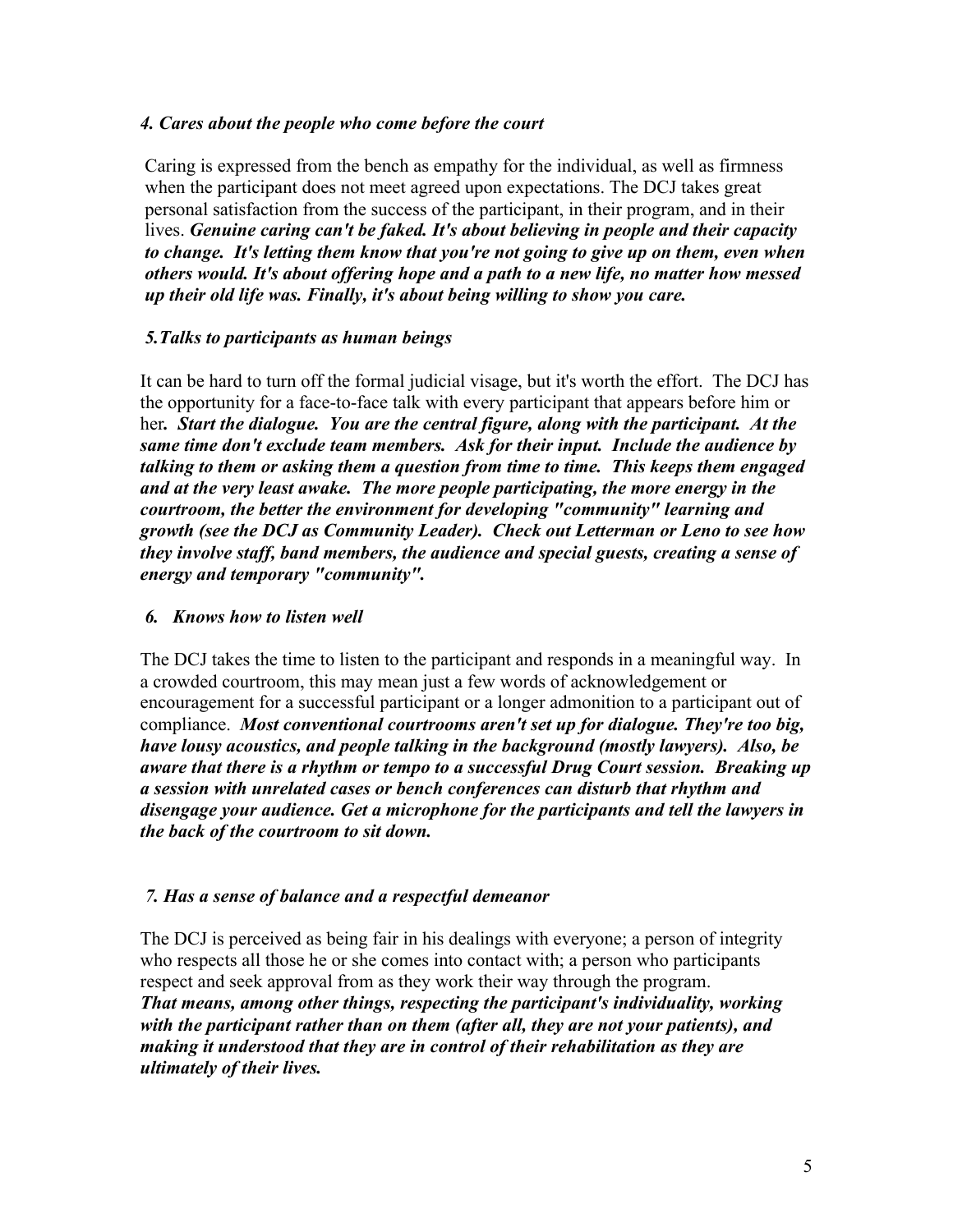# *8. Enjoys being an educator*

The DCJ can be likened to a teacher before a classroom of participants. What they learn depends in part on how good a teacher you are, but also on how well you prepare your teaching materials. By putting the arraignment of an in-custody warranted participant on the calendar first, all get the message that there are consequences for failing to appear. By putting successful participants on early in the proceeding, the message is that you will be rewarded for success. You could also compare the DCJ's role to that of a performer; in turn a task master, cheerleader, skeptic, and mentor; exhorting, threatening, encouraging, and congratulating the participant for his or her progress or lack thereof. *In any case, don't preach or lecture participants. People have been doing that to them all their lives, with poor results. Talk clearly and directly, and for the most part briefly. Let them know that you appreciate how hard what they're doing is and let it go.* 

## *9. Engages the participant*

The DCJ will attempt to engage even the most disinterested participant; looking for ways to get their attention, and challenge them to be present in the moment. *Initially participants don't want to be in court and especially don't want to talk to you. Their perception is that you are a danger to them and their drug habit. They want to get this thing over with and get back to their drugs. Challenge them to respond to you. Commend them for program compliance (as well as their healthful appearance, the cut of their clothes, their smile). Call them to account for failures to appear at counseling or positive drug tests. In either case, follow up with real consequence every time. Don't let them sleepwalk through their court appearance.*

#### *10. Does not intrude into the participant's personal life*

The DCJ must show great sensitivity and restraint when dealing with the circumstances surrounding the offender's substance abuse. There is an opportunity to develop a supportive relationship through direct conversation, but also the danger of being seen as invasive by the participant and others present. For example, if you have learned that the participant has recently lost a family member, it would be appropriate to express condolences for the participant's loss. Asking for details would be invasive and inappropriate. You may open up a sensitive subject in a general way, but allow the participant to decide whether he or she wishes to discuss it further*. It's important to understand what kinds of questions are appropriate. Ask about program compliance, drug test results, jobs, cars, family, and newborn babies, but stay away from matters of a more personal nature. Remember, you're not a psychologist and have no business prying into the lives of participants. If you're perceived as prying, you definitely lose points within the drug court "community". If there's any question in your mind as to the propriety of an area of inquiry, leave it alone or check it out with the team before the court hearing.*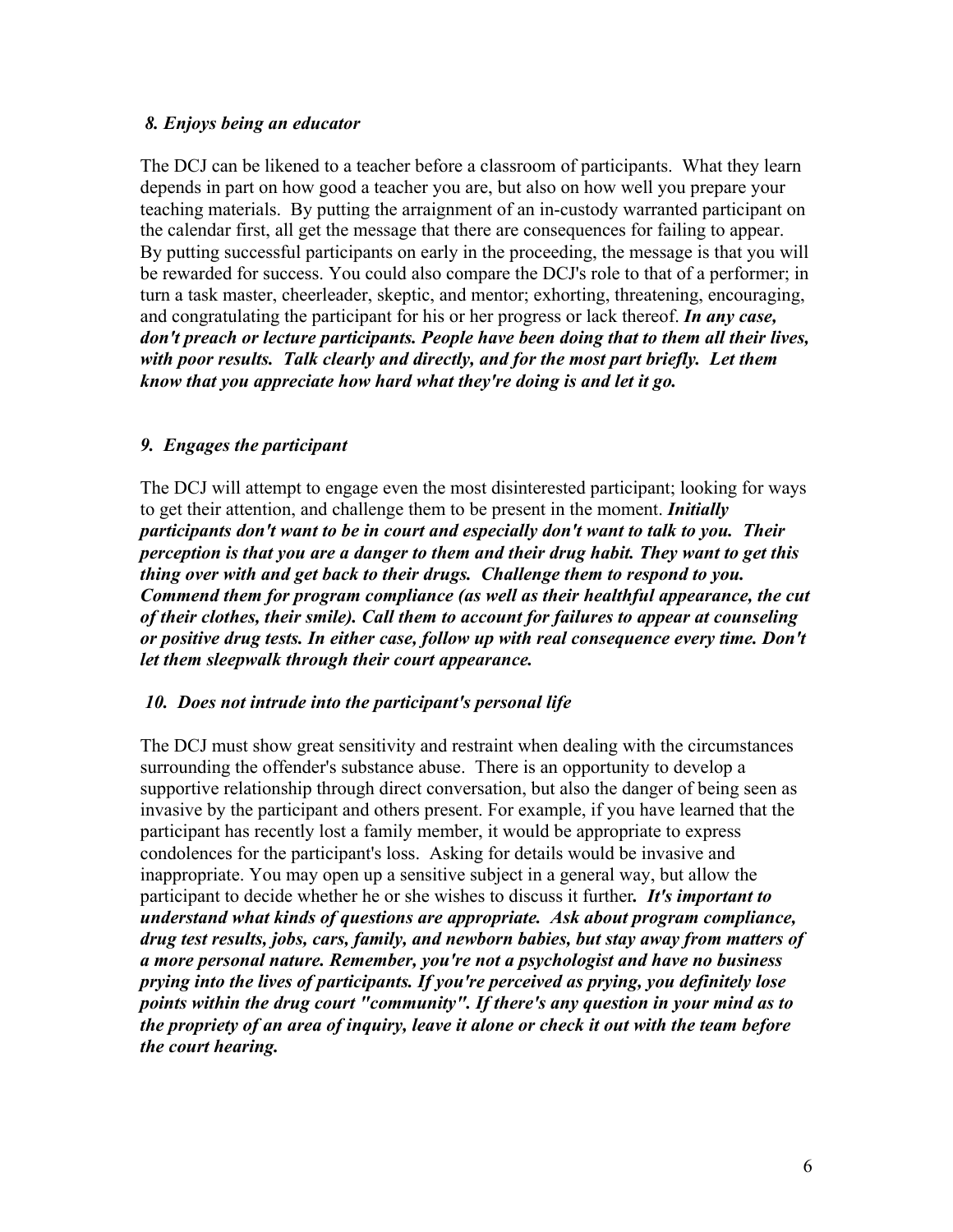# **II THE JUDGE AS PROBLEM-SOLVER**

#### *1. Provides leadership for and commitment to the program*

The DCJ is the natural leader of the program and doesn't shirk from that responsibility or the work that goes with it. When others see the judge's commitment and dedication, they are more likely to work toward program success. *Program staff has been waiting a long time for something to come along and make their work meaningful. For too many, work has been reduced to going through the motions and moving paper (similar to how many a conventional judge feels). If you show them that you mean business, are committed to the process, and will stand up for the program, they will respond in kind. Of course for those who are used to doing it their way or are waiting for retirement, you are a royal pain….*

#### *2. Is a critical thinker.*

The DCJ is skeptical of conventional wisdom; always testing existing protocol and structures to see if they are rational, effective, and serve the ultimate goals of the Drug Court. For example, the DCJ is aware that for decades the conventional wisdom has been that serious drug abusers should be incarcerated for a substantial period. He or she weighs that strategy against the facts and concludes that this strategy has failed miserably, resulting in a ten-fold increase in incarceration over the past twenty years. The DCJ concludes that it isn't smart or useful to think of punishment or incarceration as a goal in itself. It is a means to a goal, and should be used sparingly. Instead the DCJ looks to a plethora of alternative solutions that are available to move the serious drug abuser towards a sober and crime free life style. *One of my favorite sayings is, "if all you have is a Hammer, everything starts to look like a Nail". The DCJ rejects the "Hammer of Incarceration" for a toolbox full of innovative responses that may include intensive supervision, counseling, educational services, residential treatment, acupuncture, medical interventions, drug testing and program incentives, as well as limited incarceration.*

#### *3. Has an interest in how systems work or not.*

A DCJ is curious by nature and a tinkerer by avocation. A DCJ will want to know how the offender gets from the street to the courthouse and from the court to the program and how the program works with the offender in the community. *From the first day (whether starting a new program or transitioning in), observe how the process works and who is responsible for various tasks. You don't want to make changes just for the sake of change. You need to understand the system before changing it. Once you've had sufficient opportunity to identify areas of concern you can address them. For example, if your program does not have a incentives program in place, consider creating a "contingency contract" that lays out reductions in fines, fees, community service, probation and other substantial program requirements that a participant can earn through program compliance.*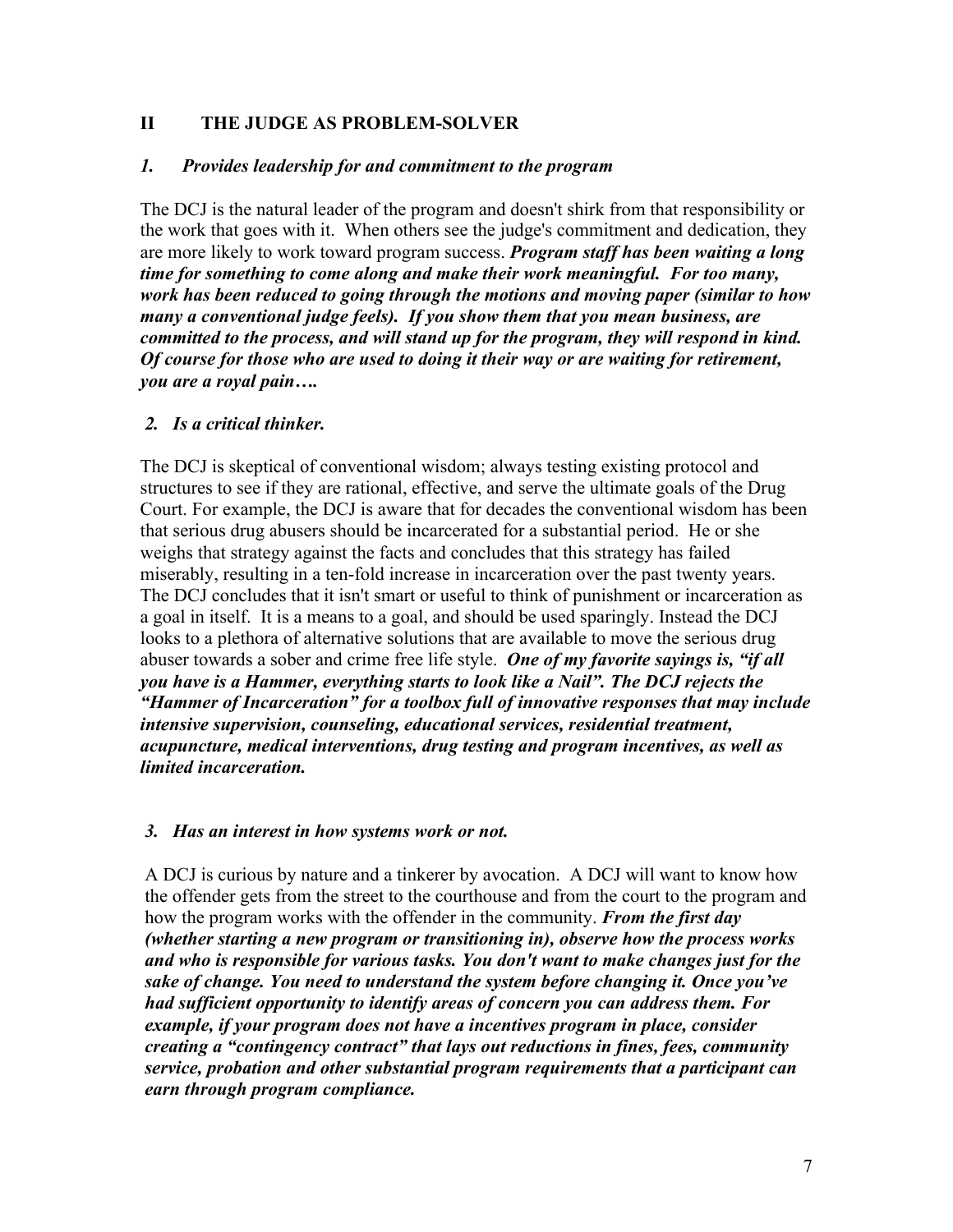#### *4.Is both realistic and pragmatic*

A DCJ understands the importance of dealing with the realities of the drug user's life. Unfortunately, we often set up participants for failure by not recognizing the difficulties they face. A drug user is not a normal individual, but a person with an illness (see Appendix; People vs. Robinson). You can't expect them to respond to directives as you would. *The last thing participants need is someone making unreasonable demands that they can't comply with*. *For example, if you order participants to attend five counseling sessions, test three times, attend three AA or NA sessions, and report to court, at different locations, all within one week, you're asking for a lot. If the participant has no vehicle, you've got a failure before you begin. Recognize that it is your failure and the program's failure because if the program is too difficult to comply with, the participant and ultimately the program will fail.*

#### *5. Knows when to be innovative (see no.4 above)*

Shape your program so that it will work for the participant rather than you or your staff. Remember this is the participant's program, and its purpose is to deal with their problems, not yours. All structures and procedures ought to be measured by whether they move the participant towards the program goal; being crime free and sober. If a significant number of participants work during the day, consider setting up a hearing in the evening or modifying their treatment schedule (remember these folks have lives and families outside of Drug Court). If yours is a large rural county with non-driver participants scattered along miles of roadway, consider putting your treatment staff on the road so they are within reach of your participant population. *A DCJ is nothing if not flexible and ready to respond to new problems. For example, when one program's procedures called for new participants to contact the probation office to set up an interview six to eight weeks later, more than a third of participants failed to appear for that interview. When the drug court team moved the P.O. interview to immediately after the initial court hearing, failures to appear were reduced to less than one percent. The moral: It doesn't matter how fair the judge, how capable the probation officer, or how excellent the treatment staff, if the program isn't designed to work for the substance abuser, it won't succeed.*

#### *6. Learns from others*

The DCJ is open to new ideas and willing to learn from others. That includes "the drug court team", local practitioners, other drug courts and their practitioners, local, state and national agencies and organizations, and anyone else who has "relevant" information to offer. *A DCJ goes on vacation and checks in with the local court to see if he or she can sit in on a drug court session. Before starting the Drug Court assignment, the DCJ subbed for the previous DCJ, sat in and watched their court sessions and staffings, and became familiar with existing Drug Court procedures, protocol, and personnel. They take their "team" on "day visits" to drug court within driving distance and understand that there is as much to learn from observing problem drug courts as a model program.*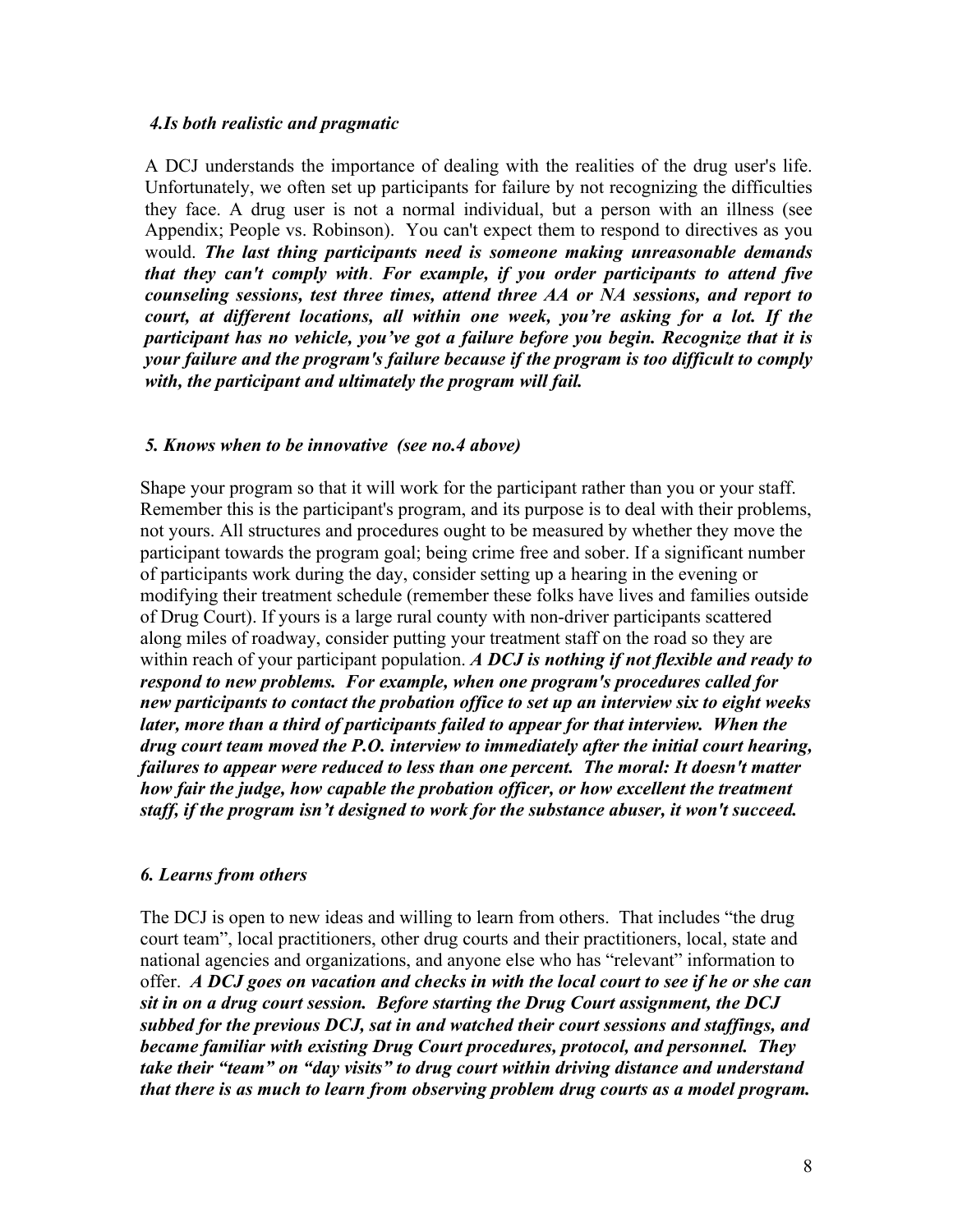### *7. Understands the importance of reaching out to all in need*

The DCJ understands that the best drug court systems work with a substantial percentage of the serious drug abusers in their jurisdiction. The DCJ understands that it makes little sense to use Drug court resources on those with the least need. *Here's the tricky part. If you define your goals too narrowly, you may succeed in achieving them, but fail to sustain your program. For example, if your program is successful in working with 5% of those charged with drug offenses or those with relatively minor drug problems you may win the battle but lose the war. If you cannot show that your program is reaching a substantial percentage of serious drug abusers, it will be vulnerable to charges of being "irrelevant to the larger substance abuse problem facing your community.*

#### *8. Develops new skills*

Far from being the sinecure that some may think it to be, the DCJ works as long and hard as the conventional judge, but with greater satisfaction. The staffing, committee work, agency communications, and participant hearings will test the DCJ in ways never imagined*. It's not necessary to become expert in the many facets of drug court; in fact, doing so would be virtually impossible. But develop sufficient familiarity with areas such as drug testing, drug treatment, and program evaluations to effectively work with the experts in your drug court community. For example make the effort to learn what the characteristics, symptoms, and appropriate treatment is for your participants' favorite drugs (i.e., methamphetamine, cocaine, heroin). Consider visiting a detox center, an NA meeting, and your local treatment program to determine the extent and adequacy of your community's treatment resources.* 

#### *9. Knows how to share*

A DCJ is willing to share the responsibilities as well as the credit for the program with the team. The DCJ knows how to motivate by taking the lead, how to lead without pushing, and when to back off and let others assume leadership roles. *The DCJ needs to be a good delegator of power and responsibility. You can't do it alone and you'd be crazy to try. You need a full team (a "Community") to make this work, and they have to be full partners in the program. You also need to weigh the credibility of those who would provide services. Learn about their educational background, experience level, and work history. Make discrete inquiries about the quality of their work and check out references. It may even require learning something about their area of expertise or talking to experts in the field. In short, learn who you can trust and rely on to do their jobs well.*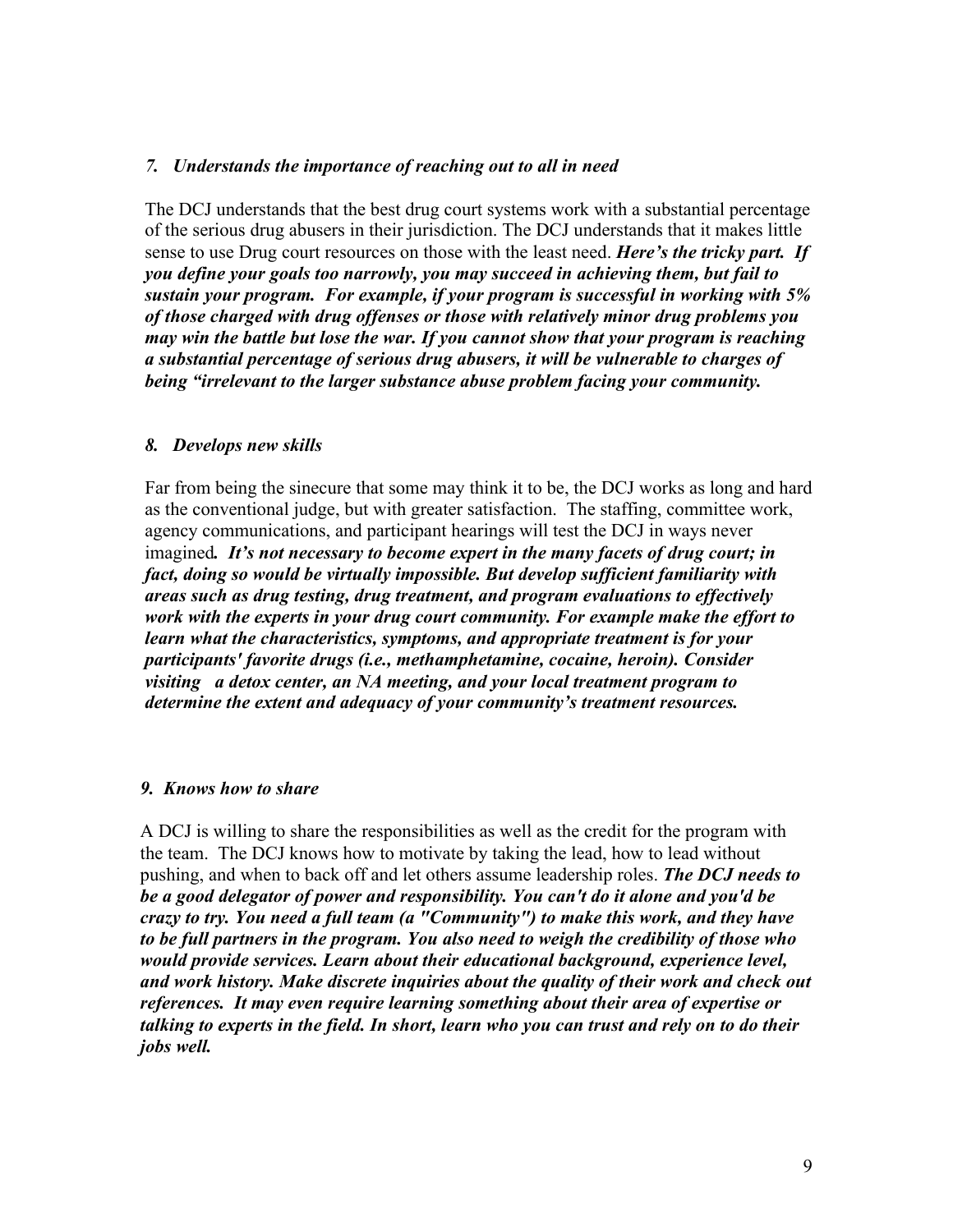#### *10. Watches over the program*

The DCJ does not so much coordinate the drug court's day-to-day operations, as oversees them. The program should have a program coordinator to see that program and process work smoothly. *Once you have an established team, don't micro-manage. Let the team do their work. At the same time, set up mechanisms to check on program and staff effectiveness. Watch which treatment providers and/or counselors have the most successful participants (or set up a simple table chart to measure staff effectiveness). Meet with the team at least once a month (brown bag lunches are an option) to review the program for effectiveness and possible modification. Remember to keep your eyes and ears open for information on how the program is doing.*

# **III THE JUDGE AS COMMUNITY LEADER**

## *1. Is a community convener*

The DCJ is a "community" builder, both for the Drug Court Team and among the participants. The DCJ understands that it is through a sense of "community" that staff and participants are able to make the sacrifices and do the hard work necessary to be successful. In a world where "community" has largely broken down, a drug court judge can have a profound impact. Your perceive fairness, impartiality, and moral authority makes you a natural convener of "community". *The DCJ creates an environment in which program staff as well as participants form "communities" that otherwise would never exist. If you look around you, you'll notice that the most successful substance abuse programs are based on the notion of "community". Check out NA/AA, halfway houses, Delancey Street, etc. These" communities" support positive behaviors with smiles, friendship, encouragement, advancement in group status and other rewards. Similarly these "communities" controls participants' anti-social behavior through admonitions, shaming, work and threats of banishment. And so should you.*

#### *2. Brings together a drug court team*

The DCJ brings staff together from a number of very different agencies and service organizations into a "community" like structure called the "drug court team". The "drug court team" gives all stakeholders a sense of personal ownership and pride in their program. *"Community" is a hard to define entity. It implies belonging to a group and sharing common ideas, customs, and goals. The drug court team seems to be such a structure. Staff that have long been hostile or indifferent to one another in other contexts find common ground and shared goals in the drug court program. Team members often lose their agency orientation and take up the "community's" goals as their own, melding a potpourri of career professionals into a "community" of purpose.*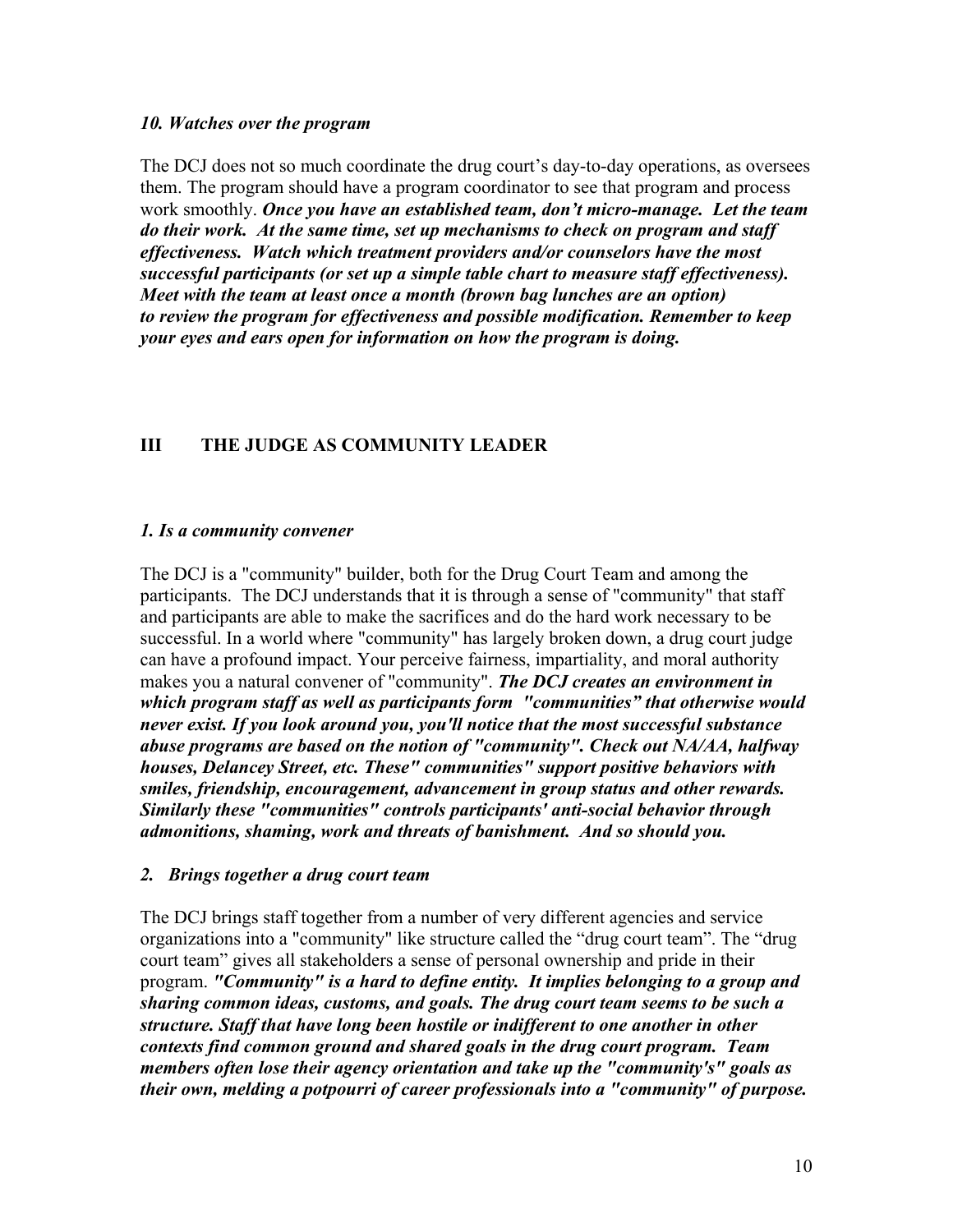# *3. Helps create community in Drug Court sessions. (See I; DCJ as Communicator)*

The DCJ brings together program staff and program participants into a larger court "community" that supports participants while controlling anti-social behaviors. The DCJ convenes the community, leads the team , involves the audience, and engages each participant individually; without dominating the proceeding. *Unfortunately, some drug courts minimize the Drug Court's impact by waiving the appearance of successful participants or those otherwise occupied (i.e. in residential programs, working, in school). While doing so may sometimes be in the interests of the participant, allowing the participant audience to diminish below its "critical mass" (the number of participants necessary for effective community learning) negates much of the impact of the drug court model.*

## *4. Works closely with a network of agencies and community based organizations*

The DCJ stands in a unique position among participating organizations. Participating agencies and organizations are used to working closely with or under the supervision of the court. *Such organizations don't always like one another or work easily together. One reason is that they may occupy different ends of a perceived political spectrum (i.e., police and treatment providers; prosecutors and public defenders). The DCJ can build bridges between competing organizations, as well as encourage new "team members" to leave their advocacy outside the Drug Court program. In cases where a team member cannot make a successful transition to the drug court team, the judge can talk to the agency head about an appropriate replacement.*

# *5. Represents the drug court in the greater Community*

DCJs have the political influence, the ties to government agencies, the moral authority, the perceived fairness and impartiality, and the expertise and focus to bring leadership to the greater community's anti-drug efforts. Your input and contributions will no doubt be welcomed. *The DCJ is often valued in the community as few other public figures are. The DCJ is welcome to tell the Drug Court story to the Elks, Lions and other service organizations. People recognize the DCJ and for better or worse he or she often becomes a minor celebrity in their town. It's sometimes possible to turn that recognition into drug court resources. For example, community organizations can enlist volunteers, sponsor events (graduations, picnics, banquets), provide mentors for participants, and political support for your program. Their membership cam be a valuable source of educational, employment, and housing opportunities for participants.*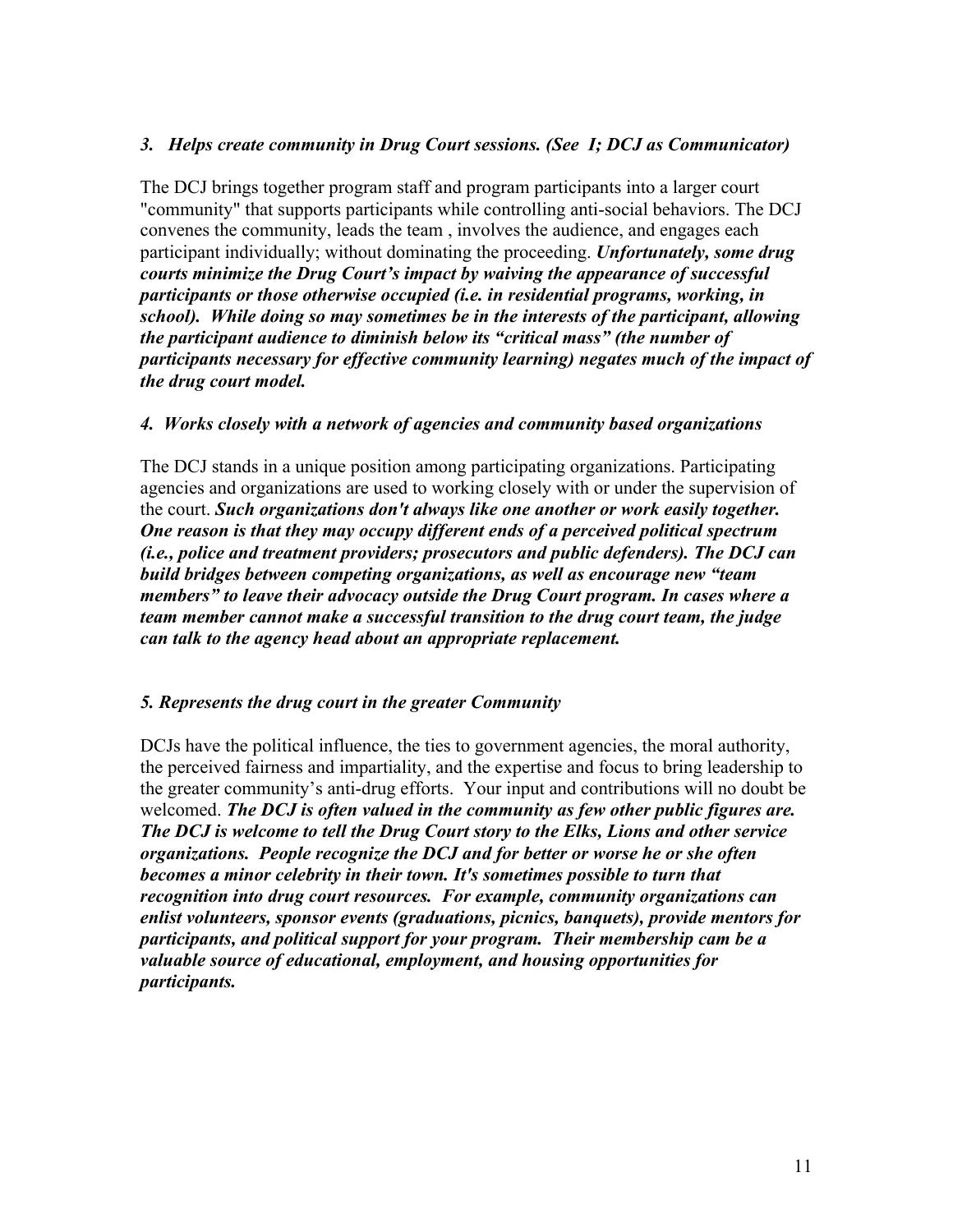## *6. Shares responsible for funding*

The DCJ is in a unique position to assist in the acquisition of funding. The DCJ has connections to local politicians and agencies, county and state institutions, as well as national Drug Court leadership. Judges can go the governor  $\&$ /or legislature to request criminal justice funding, enlist the support of charitable organizations, or seek non-profit corporate support. [Note: Direct funding requests may be considered inappropriate judicial conduct in some states] *It's important to note that the judge must be careful in using this power. Participating agencies are often jealous of their resources and prerogatives. It might be smart for the DCJ to structure a local committee or nonprofit corporation that could receive resources that become available. As long as agencies see resources allocated directly to them, they see their interests in a particularly possessive way. By having the program as a whole receive funding, and share resources through a non-profit corporation) the resulting resource distribution may be acceptable to all*

## *7. Develops a policy level steering committee*

The DCJ reaches out into the jurisdiction for partners in the business, government, and non-profit corporate world. An excellent way of doing this is by engaging them as board members of a non-profit corporation that acts as steering committee to the drug court. *It's not always easy to get these folks interested. They've got other interests and charity work they're involved in. But if you can make the connections and get them to see a drug court graduation or talk to a graduate you may be able to get them to join. The benefits are obvious. They have access to money, resources, and power. By moving resource acquisition and distribution away from the criminal justice system, there is the added benefit of reducing tension over funding.*

#### *8.Is an important contact for the press*

The media respond to the DCJ in a way that they rarely do to other drug court practitioners. You have the credibility to get through to reporters, editors and TV newsrooms. Use your leverage wisely, but make sure that newspaper and other media personnel know you and your program well*. Introduce yourself to key media by inviting them to lunch. Set up interviews with program personnel and participants. Make sure the media are invited to drug court events such as graduations, picnics, parties, banquets, etc. Remember, at budget time, there can be no better ally than the media.*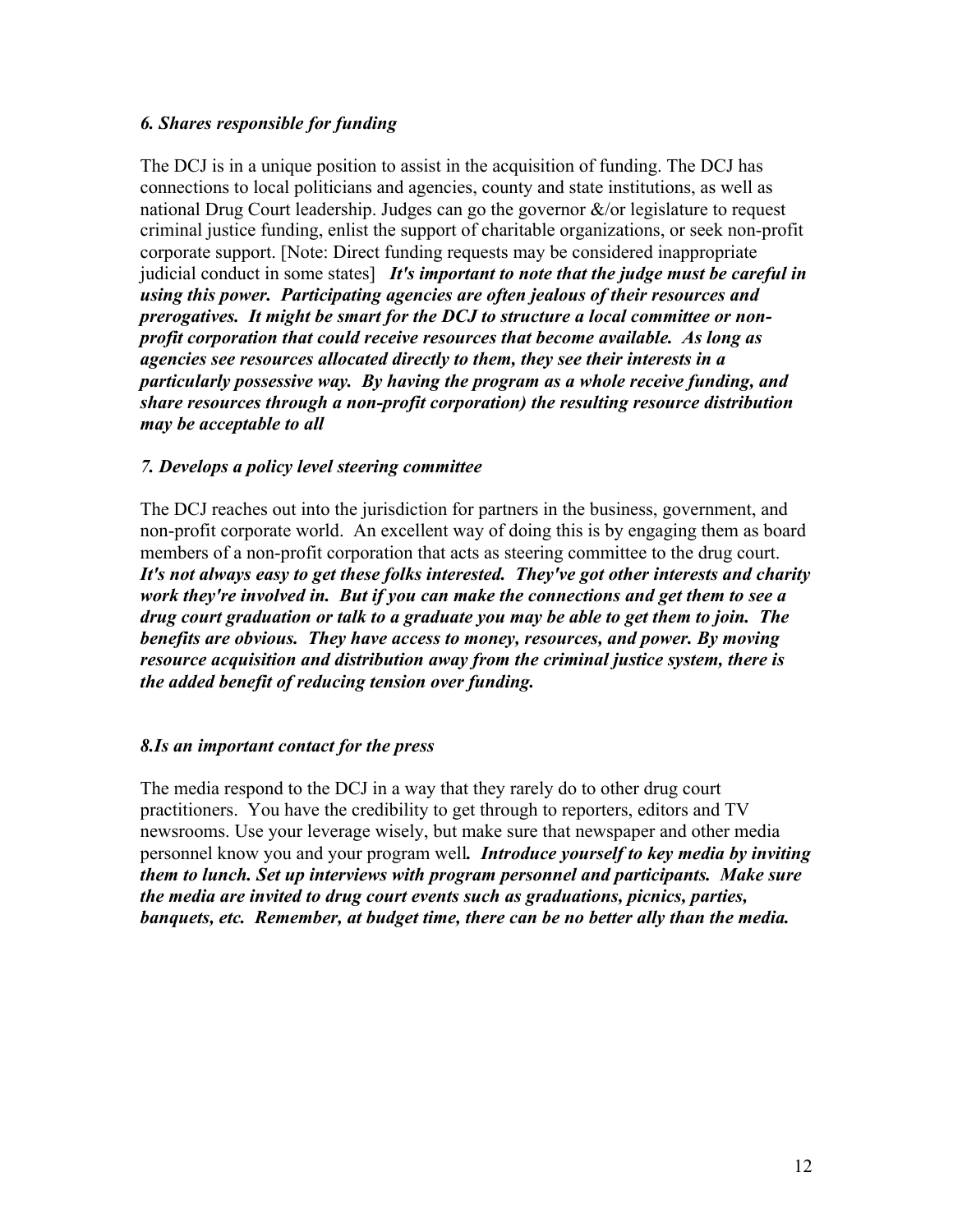### *9. Maintains connections with the outside world.*

It's easy enough to become isolated and marginalized when you are a conventional judge. But becoming isolated from the world of drug court information and organizations could have serious adverse effects on you and your drug court. Maintain your connections with regional, state and national drug court judges and their organizations. *Other DCJs are your connection to the outside world. No one, including colleagues, can understand the challenges, frustrations, and ultimately the satisfaction of being a DCJ. There is great solace and relief in knowing that you're not alone. More importantly, there is good advice and assistance everywhere. Make a point of having your team visit regional drug courts for day trips; you can learn something important from every program (what they do right, and perhaps more importantly, what they don't.)*

## *10. Helps insure that community-based supports are available*

The DCJ knows whether NA/AA meetings, residential and non-residential treatment programs, education and training programs, clean and sober housing, and Drug Court Alumni Associations exist to serve Drug Court participants and graduates. *Substance Abusers like to say they take one day at a time. They can do that if they've built a network of support within the community. Those without money, family, jobs, or education are most in need of community-based support if they are going to stay sober and out of trouble. You have the leverage to help make it happen.*

# **IV THE JUDGE AS INSTITUTION BUILDER**

# *1. Oversees the Institutionalization of the Drug Court (see B; Institutionalization))*

Institutionalization involves a level of coordination, sharing of resources and information, and linkages among organizations that only exists within a systemic framework. It suggests the development of stable structures, procedures, and funding. Finally it implies a program that has a real impact on the community's substance abuse problem by involving substantial numbers of offenders. *Conventional court systems aren't crazy about the idea of permanent institutions within their domain. The fact that it involves the outside community, press scrutiny, and a degree of independence makes it even less appealing. Don't be surprised if they try to contain its growth by denying it adequate resources (especially judicial personnel). Hey, no one said that this would be easy. But the benefits of creating such a system are extraordinary and worth the effort.*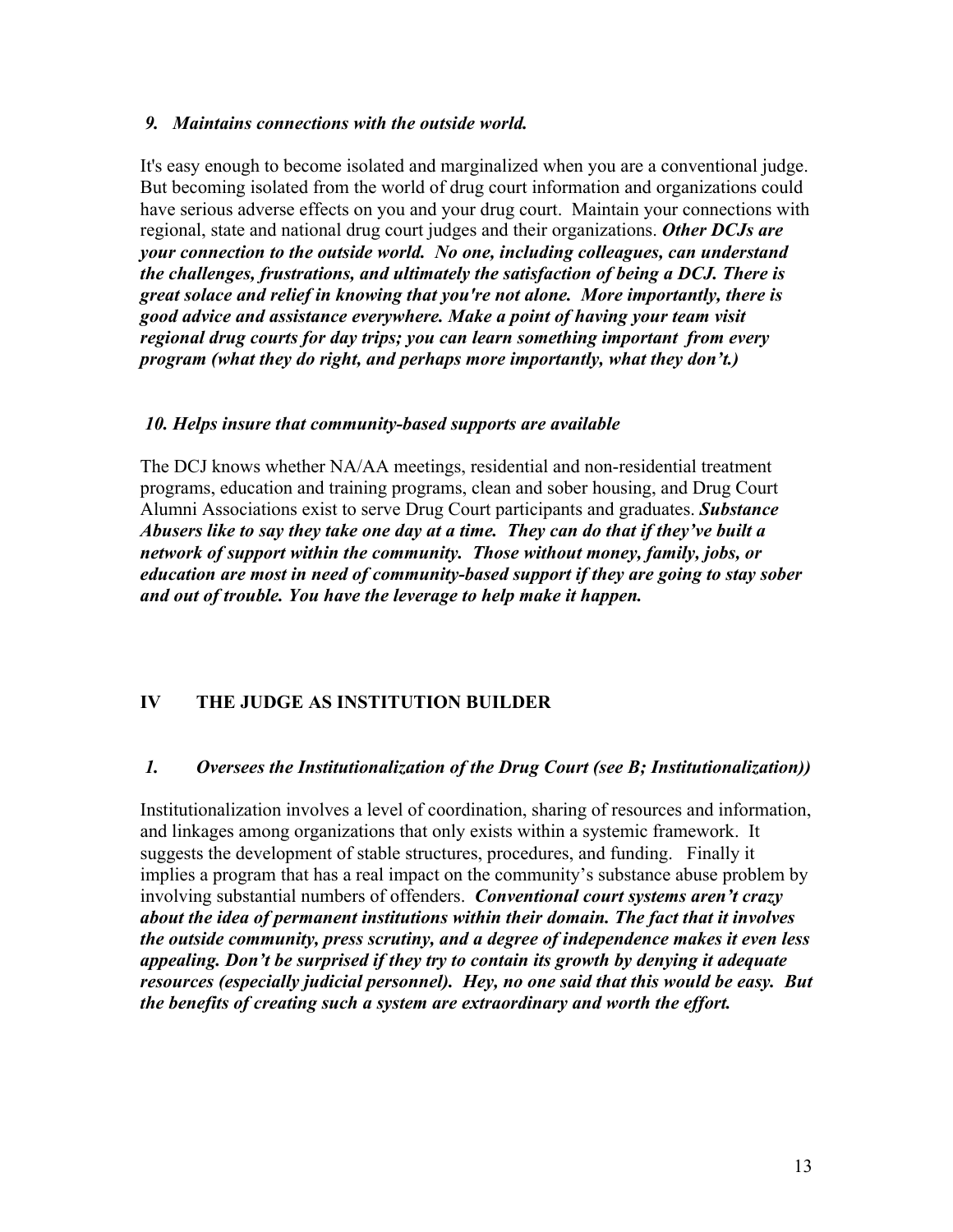## *2. Puts structures in place that will be there for the long run*

The only structure you see in most courts begins and ends with the calendar of cases to be heard each day. There's a pretty good reason for that. What one judge puts up, the next judge is likely to tear down. To begin with, the DCJ needs to convince organizational partners to commit quality personnel to the program for substantial periods (a minimum of one year). An established "drug Court team " will need to be in place to set up permanent structures. *Remember, you're building for the future and not just a few years or even a decade. Obviously easier said than done. If a drug court fails (and some do) it's generally because it hasn't been institutionalized (read: structured for the future).* 

## *3. Understands that institutionalization has its pitfalls*

Institutionalization is absolutely crucial for the long-term success of the drug court program. But with it often comes bureaucracy and rules and procedures that can calcify the program. *Bureaucracy will come to the drug court, for better and worse. Rules that make no sense, procedures that don't work, process that moves in a circular fashion are signs of bureaucracy gone wrong. The best way to prevent a problem from developing is to remain in checkout mode; meaning review your rules, regulations, and procedures regularly (at least twice a year) to determine if they meet the reality test: Is there a compelling reason for a process (read: does it further the goals of the participants recovery)* 

#### *4. When transferring into the drug court, treads lightly.*

In some jurisdictions the change in Judicial assignments are so frequent (one years or less) that other team members have the historical perspective, institutional history, and in some cases program stewardship. Respect the organizational structures and personal relationships that exist. You're not there to put your imprint on the program, but to run it as effectively as possible. *Don't do much at first to change the program. Watch and learn. Note who calls meeting to order, who calls cases in court, who speaks first to the participants in court; you'll know pretty quickly if leadership has passed away from the judicial officer. That in itself is not a problem. What is a problem is that in-court sessions that have non-judicial leadership are on the whole unsuccessful. I have sat in on one program where the judge remained in chamber (never meeting the participant) while the probation officer met with participants in open courts.*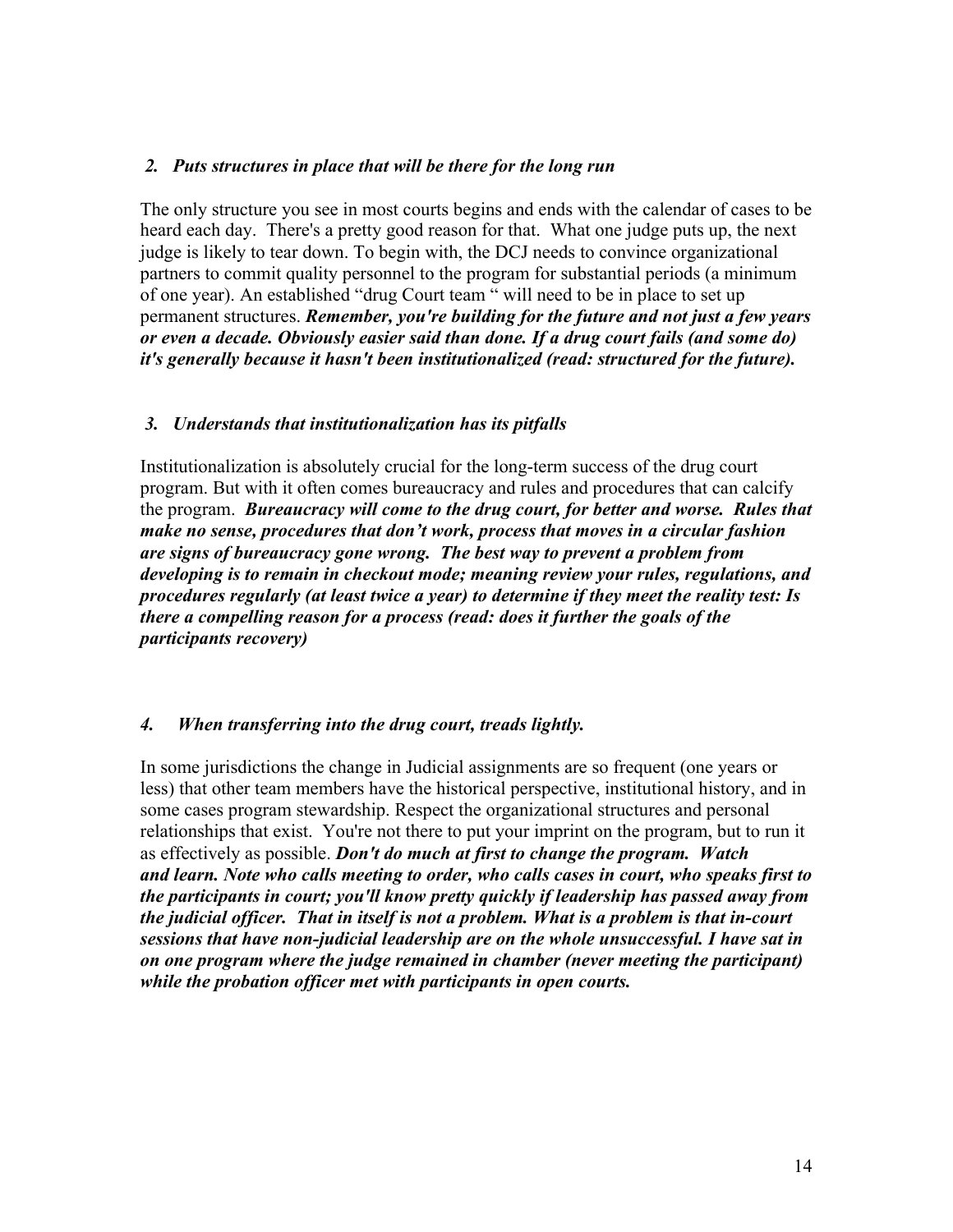## *5. Relies on former DCJs to show the way*

A judicial policy committee (or just an informal gathering) made up of past DCJs and other interested judges can provide advice, consultation and assistance for maintaining the quality of the program and its judicial focus. *Once a DCJ, always a DCJ. If you ask former DCJs (and other judicial officers) to be an active presence in your program, some will probably take you up on your offer. Their assistance and advice can be critical in understanding both the structural and organizational history of the program, as well as providing a framework for future restructuring. On top of that, any countywide judicial committee can exert considerable influence on both the court and county's political infrastructure. In general, it's an excellent idea to invite all your colleagues to attend drug court events such as graduations, to sit in on the drug court session or sub for you, and to attend training conferences if they show an interest. Over the long term, the Drug Court is going to need all the judicial support it can get.*

## *6. Starts looking for a successor immediately*

Few will make a career of being a DCJ. Therefore, when you begin your term as drug court judge, you should be looking for a worthy replacement. *While you may want to stay on, consider that your colleagues may have an interest in taking the drug court assignment. Courts that have a coterie of ex DCJs tend to be very drug court friendly and their program's well institutionalized. Avoid suspicions that you are engaged in empire building by stating at the outset how long you will serve (optimally two to four years). In some instances, it may take your active solicitation and encouragement to find the right replacement. Remember not everyone is cut out for this work. And you're the best judge of who is (pun intended).*

# *7. Makes the workload doable*

It's critical that you receive a fair and equitable work assignment. There needs to be a realistic assessment of your drug court duties in setting up your work schedule. It may take more than one judicial officer (a team of judges) to adequately handle a large Drug Court workload. In other words, don't set yourself up with a workload that will burn you out and discourage anyone else from taking your place. *Some presiding judges don't see the drug court as "real judge's work" and don't consider the extraordinary amount of work it takes to run a Drug Court when you're off the Bench. They may expect a DCJ to handle a full calendar along with their drug court responsibilities. You may be expected to work irregular hours (pre-court, lunch, evenings) or handle impossibly large caseloads. The Drug Court is sometimes used as a dumping ground for cases other judges would prefer not to handle. Don't let yourself (and your program) be taken advantage of. If necessary, provide your presiding judge with a copy of the Conference of Chief Justices Resolution endorsing drug courts (or your own Chief Justice may have policy directives re drug court*